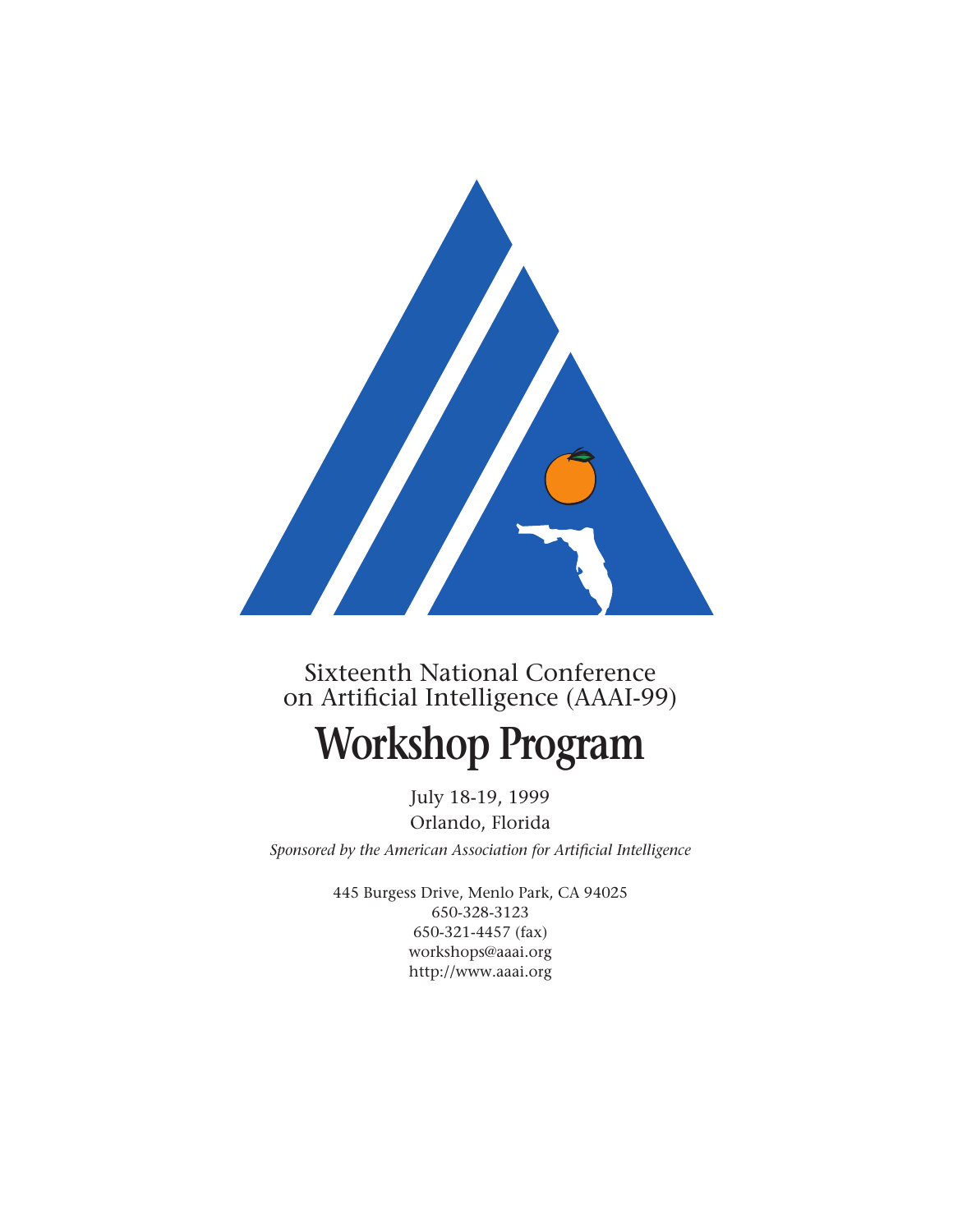AAAI is pleased to present the AAAI-99 Workshop Program. Workshops will be held Sunday and Monday, July 18-19, 1999 at the Omni Rosen Hotel and Orange County Convention Center in Orlando, Florida. Exact locations and dates for the workshops will be determined in early spring. The AAAI-99 Workshop Program includes seventeen workshops covering a wide range of topics in artificial intelligence. Workshops are one day unless noted otherwise in the individual description. Each workshop is limited to approximately 25 to 50 participants. Participation at these workshops is by invitation from the workshop organizers. Workshop registration information will be mailed directly to all invited participants. Workshops are included in the AAAI-99 technical registration. All workshop participants must preregister for the AAAI-99 technical conference. Workshop participants must indicate which workshop(s) they will be attending. Workshop working notes will be distributed onsite for participants only, and may be available after the conference as technical reports.

# **Submission Requirements**

Submission requirements vary for each workshop, but the key deadlines are uniform for all. Submissions for all workshops are due to the organizers on March 12, 1999. Workshop organizers will notify submitters of acceptance by March 26, 1999. Camera-ready copy is due back to workshop organizers by April 21, 1999. Please mail your submissions directly to the chair of the individual workshop according to their directions. Do not mail submissions to AAAI. For further information about a workshop, please contact the chair of that workshop.

#### **Formats**

Many workshops request or require the AAAI two-column format. Links to styles, macros, and guidelines for this format are located at http://www.aaai.org/Publications/Templates/macros-link.html

# **AAAI-99 Workshop Chair**

David Leake leake@cs.indiana.edu

# **Contents**

- Agent-Based Systems in the Business Context
- Agents' Conflicts
- Artificial Intelligence for Distributed Information Networking
- Artificial Intelligence for Electronic Commerce
- Computation with Neural Systems Workshop
- Configuration
- Data Mining with Evolutionary Algorithms: Research Directions\*
- Environmental Decision Support Systems and Artificial Intelligence
- Exploring Synergies of Knowledge Management and Case-Based Reasoning
- Intelligent Information Systems
- Intelligent Software Engineering<br>• Machine Learning for Informat • Machine Learning for Information Extraction
- Mixed-Initiative Intelligence
- Negotiation: Settling Conflicts and Identifying Opportunities
- Ontology Management
- Reasoning in Context for AI Applications
- Spatial and Temporal Reasoning for Collaborating Mobile Agents *\*Jointly sponsored by GECCO-99*

#### **Deadlines**

- March 12: Submissions due
- March 26: Notification of acceptance
- April 21: Camera-ready copy due • July 18-19: AAAI-99 Workshop Program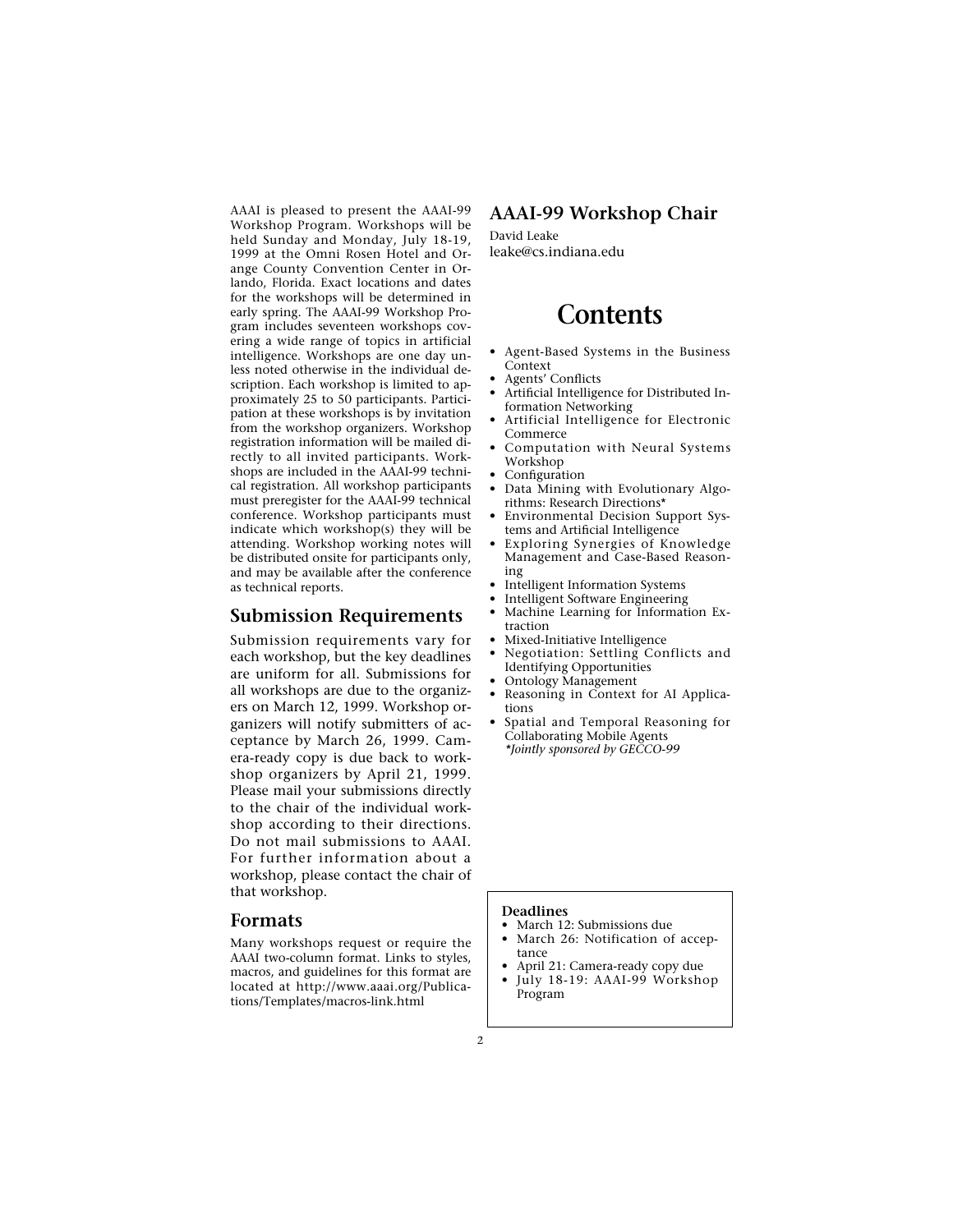# **Agent-Based Systems in the Business Context**

This workshop will bring together key researchers in the areas of AI agents, planning, and scheduling with those in workflow management. The aim is to start a dialogue between these groups on how AI techniques can support real-world business processes.

Workflow management systems are integrated software tools for supporting the modeling, analysis, and enactment of business processes. The market for workflow management software grew from around \$100 million in 1991 to \$2.5 billion in 1996. From a research perspective, DARPA has identified workflow as one of its key "must have" technologies and is investing heavily in developing the nextgeneration workflow systems for the military. The theme of this workshop is that the AI community could be leveraged to realize a vision for dynamic process management, at both the modeling and technological levels.

### **Topics**

- Reactive control
- Planning
- Planning and reactive control architectures
- **Scheduling**
- Knowledge acquisition • Distributed AI

# **Format**

*Session A*: Requirements of the workflow community (invited talks).

*Session B:* Relevant AI technologies (participant presentations).

*Session C:* Demonstrations (by attendees).

*Session D:* Formulating a research road map (interactive).

An evening meal will cement relationships and encourage interaction.

# **Attendance**

This workshop is open to members of the AI or workflow communities. To ensure a creative atmosphere, attendance will be strictly limited to 40 participants. Therefore, if you wish to attend but are not submitting a paper, please submit a onepage statement of interest by the submission deadline.

### **Submissions**

Submissions should focus on the role that AI technologies can play in the construction of workflow engines that manage complex processes, while remaining robust, reactive, and adaptive in the face of environmental changes. Submissions must be formatted in accordance with the AAAI guidelines and submitted electronically (gzipped PostScript format) or four paper copies can be mailed to workshop chair.

#### **Chair**

Brian Drabble Computational Intelligence Research Laboratory 1269 University of Oregon Eugene, OR 97403-1269, USA E-mail: drabble@cirl.uoregon.edu Telephone: US +1 541 346 0473 Fax: US +1 541 346 0474

#### **Committee**

Pauline Berry, SRI International (berry@ ai.sri.com); Brian Drabble, CIRL (drabble@ cirl.uoregon.edu); Karen L. Myers, SRI International (myers@ai.sri.com); Peter Jarvis, AI Applications Institute (Peter.Jarvis@aiai.ed. ac.uk)

#### **Additional Information**

http://www.aiai.ed.ac.uk/~paj/aaai-wflowwshop/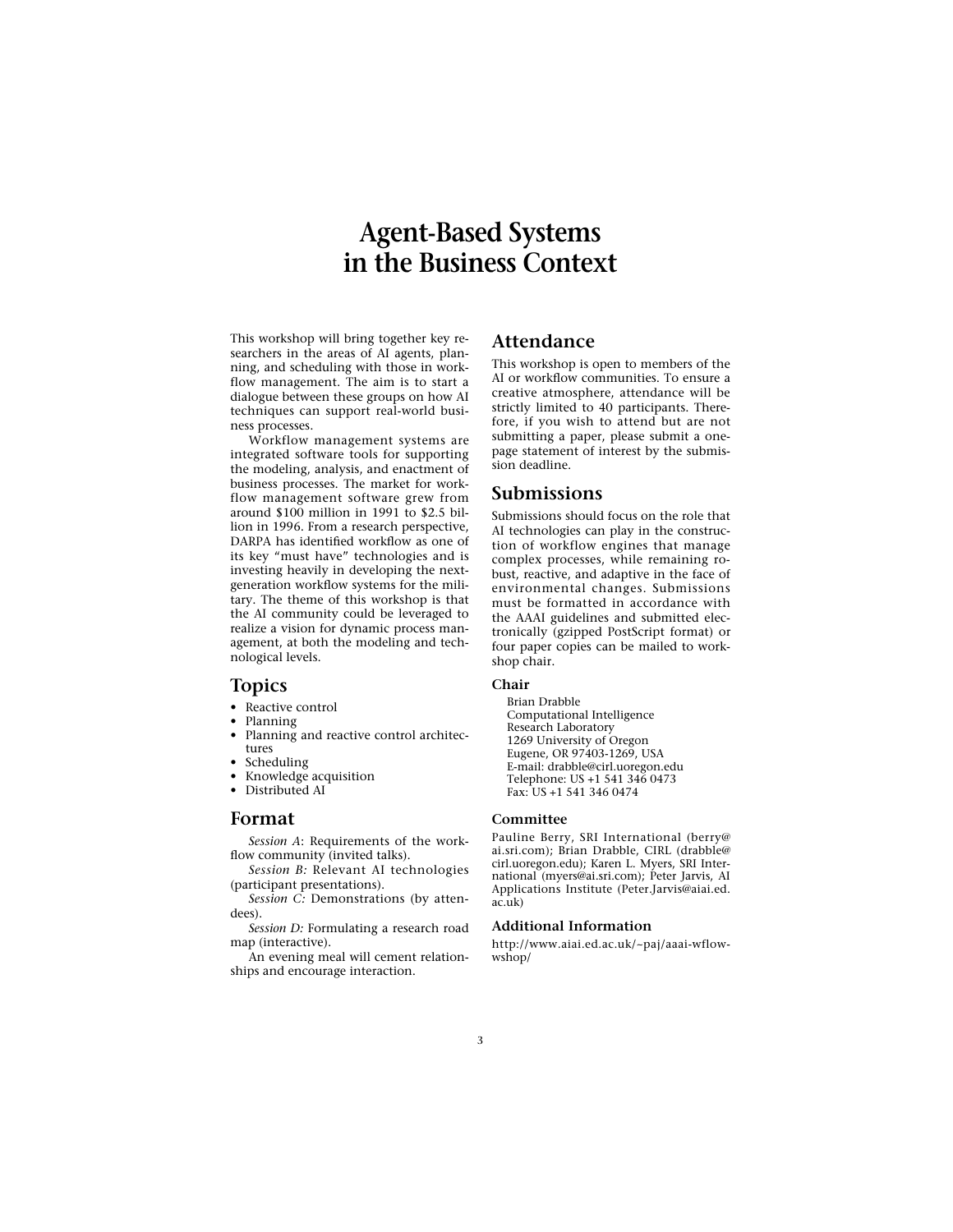# **Agents' Conflicts**

Agents' conflicts arise for different reasons, involve different concepts, and are dealt with in different ways, depending on the kind of agents and on the domain where they are considered. For example, agents may have conflicting beliefs, conflicting goals, or may have to share limited resources. Conflicts can be expressed as mere differences, or as contradictions, or even as social conflicts (e.g. aggression, fighting). They may be avoided, solved, kept, or even created deliberately. Since more and more concern is attached to agents' teamwork and agents' dialogue, conflicts naturally arise as a key issue to be dealt with, not only with application dedicated techniques, but also with more formal and generic tools. The aim of the workshop is therefore to focus on definitions of agents' conflicts and on their roles within a multiagent system, i.e. how this system may evolve thanks to, despite, or because of conflicts.

### **Topics**

- Conflict ontology
- Conflict measurements
- Conflict scales
- Conflict and uncertainty
- Coping with conflicts
- Conflict management typology
- Conflict management vs. knowledge
- enhancement Conflict management vs. robustness
- 
- Conflict management and time
- Conflict and decision making
- System design based on conflicts
- Learning from conflicts

### **Format**

The workshop will include invited papers from knowledgeable researchers within the agent field, contributed papers selected by the workshop committee, and two discussions on issues highlighted in the papers. Guidelines for the contributed papers are given on the workshop web site.

# **Attendance**

Attendance is limited to 40 participants.

#### **Submissions**

Authors are invited to submit papers on the topics outlined above. Submissions should be no longer than 10 pages, and be in line with the AAAI style sheet. Electronic submissions, in PostScript format, should be sent to Catherine Tessier.

# **Chairs**

Catherine Tessier and Laurent Chaudron Onera-Cert-DCSD 2 avenue Edouard-Belin, BP 4025 31055 Toulouse Cedex 04 - France Telephone: (33) 5 62 25 29 14 Fax: (33) 5 62 25 25 64 E-mail: Catherine.Tessier@cert.fr

#### **Committee**

Cristiano Castelfranchi, CNR, Italy (cris@pscs2.irmkant.rm.cnr.it); Mark Klein, CCS-MIT (m\_klein@mit.edu); Juergen Mueller, Deutsche Telekom, Germany (muellerhj@tzd.telekom.de); Joel Quinqueton, Inria, France (jq@lirmm.fr); Munindar P. Singh, North Carolina State University (singh@ncsu.edu); Milind Tambe, University of Southern California (tambe@isi.edu); Laurent Chaudron (cochair), Onera-Cert, France (Laurent.Chaudron@cert.fr); Catherine Tessier (cochair), Onera-Cert, France (Catherine.Tessier@cert.fr)

#### **Additional Information**

http://www.cert.fr/fr/dcsd/PUB/AAAI99/ conflicts.html.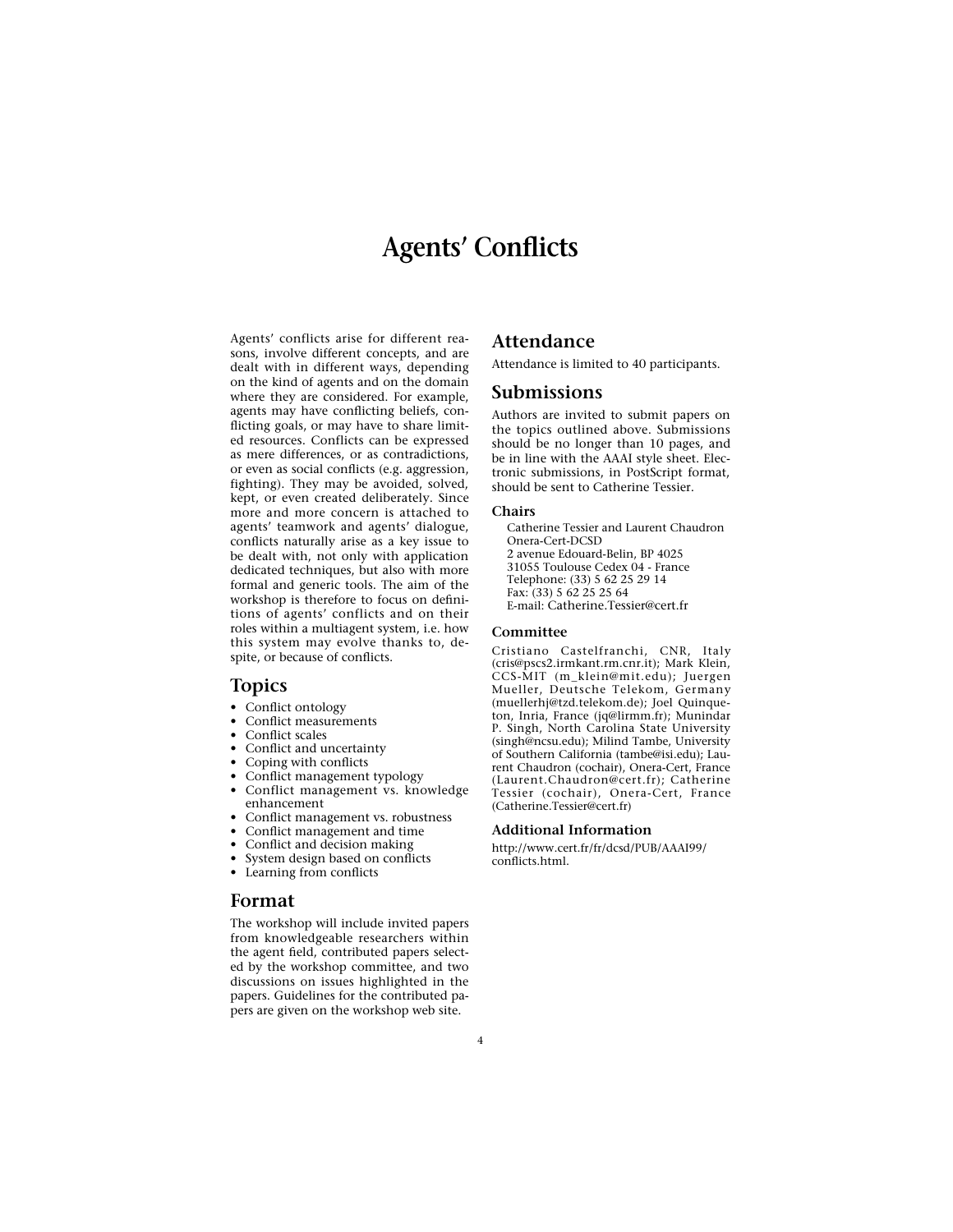# **Artificial Intelligence for Distributed Information Networking**

The fast paced evolution of networks, services, and consumer needs is causing problems in the management of networks and services. This workshop aims to assess how AI technologies can help address these problems.

# **Topics**

The morning session will focus on two problem specifications posted on the web site:

• Routing and resource management.

• Monitoring and fault management.

Submissions and discussion will be aimed at:

• Elaborating on the generic problems and highlighting their significant challenges and comparing proposed solutions.

The afternoon session focus is more general and submissions are solicited for discussion on:

- Other management areas (configuration, security, etc.)
- The impact of evolving consumer requirements (e.g. for pervasive appliances and e-commerce)
- Network and service interoperability across heterogeneous environments
- New technologies and services including traffic flow analysis, topology/capacity planning, traffic scheduling, active networks, and agent technologies.

### **Format**

For each topic the authors of the best papers and selected speakers will be invited to form a panel. Each panelist will have 5 minutes to present their position and appropriate committee members will summarize the other contributions. Discussion will be encouraged throughout.

### **Attendance**

Participants will be selected based on refereed submissions of position and full papers. One of the main goals of this workshop is to bring together AI researchers and network experts to discuss open problems and to evaluate proposed solutions. We are aiming for a good mix of industrial and academic participants.

### **Submissions**

Submissions should be 2 pages for position papers and 6 pages for full papers and be formatted using the standard AAAI guidelines.

Electronic submissions (in PDF, PostScript or Word97 format) are preferred. Please see workshop web site for detailed submission information (e.g. hard copy submission). Submit to Steven Willmott.

#### **Cochairs**

Sue Abu-Hakima, President/CEO AmikaNow! Corporation Ottawa, Canada Telephone: 613-991-1231 suhayya@amikanow.com http://www.amikanow.com/

Steven Willmott Laborotoire d'Intelligence Artificielle Department Informatique IN (Ecublens), EPFL CH-1015 Lausanne Switzerland E-mail: willmott@lia.di.epfl.ch Telephone: +41 (0) 21 693 66 77 Fax: +41 (0) 21 693 52 25

#### **Committee**

Sue Abu-Hakima (cochair); Boi Faltings, EPFL Lausanne (faltings@lia.di.epfl.ch); Alex Hayzelden, Queen Mary and Westfield College (a.l.g.hayzelden@elec.qmw.ac.uk); Beat Liver, IBM Research Division, (bli@zurich.ibm.com); Steven Willmott (cochair).

#### **Additional Information**

http://liawww.epfl.ch/AiDIN99/ or http://www.amikanow.com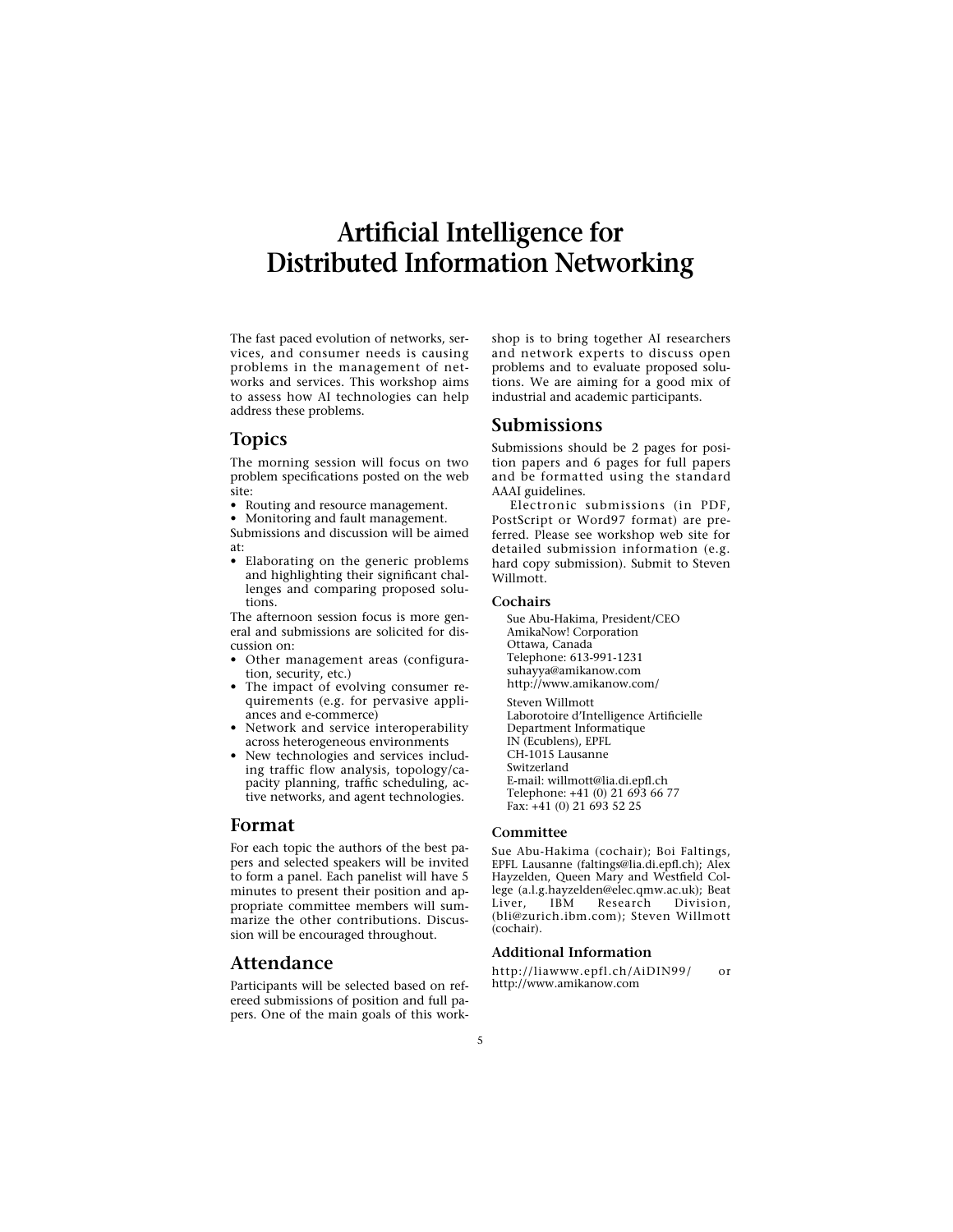# **Artificial Intelligence for Electronic Commerce**

Electronic commerce (EC) is the buying and selling of goods and services in cyberspace. Already a multi-billion-dollar segment of the world economy, it is a fast-growing and exciting field. This workshop addresses the challenges, opportunities, practical applications, and theoretical aspects of using AI in e-commerce. We particularly encourage submissions about practical applications and techniques, and about the newer area of business-to-business e-commerce, e.g., supply-chain management.

# **Topics**

- Shopping agents, e.g., find and compare
- Recommender services, e.g., in e-storefront
- Data mining of customer buying patterns
- Customer service help
- Buyer and seller economic decisionmaking, e.g., pricing and bidding
- Markets, auctions, negotiations, and contracts
- Agent communication, knowledge exchange, and XML
- Brokering, matchmaking, and reputation services
- Promotions, advertising, and navigation of buyer attention
- Procurement and supply chain business processes
- Product catalogs

See the workshop website (URL below) for a more detailed list of topics, including of topics where significant progress has already occurred.

### **Format**

The format of the workshop will be a mixture of presentations and discussions. Presentation time will be mostly devoted to papers, along with brief panels. Discussion time will total approximately onethird of overall workshop time. The first part of the workshop will focus more on practical applications, and the later part of the workshop will focus more on theory and discussion.

# **Attendance**

The workshop will be limited to about 50 invited participants. To participate, you must submit a short statement (one or two pages) describing your relevant background and interests. Paper submissions of three kinds are invited: technical papers; position papers that describe opportunities and challenges; and application descriptions that focus on AI aspects.

### **Submissions**

Submit your statement and optional paper electronically to aiec-submission@cs. umbc.edu. Inquiries can be sent to aiec@ cs.umbc.edu.

See the longer-version call for participation at the workshop website for full details on attendance and submissions.

#### **Cochairs**

Tim Finin (chair) University of Maryland (finin@cs.umbc.edu, Telephone: 410-455-3522 Fax: 410-455-3969

Benjamin Grosof (chair) IBM T. J. Watson Research Center (grosof@us.ibm.com Telephone: 914-784-7783 Fax: 914-784-7455

#### **Committee**

Yannis Labrou, University of Maryland (jklabrou@cs.umbc.edu; Leora Morgenstern, IBM T.J. Watson Research Center (leora@ watson.ibm.com; Michael Wellman, University of Michigan, (wellman@umich.edu)

#### **Additional Information**

http://www.cs.umbc.edu/aiec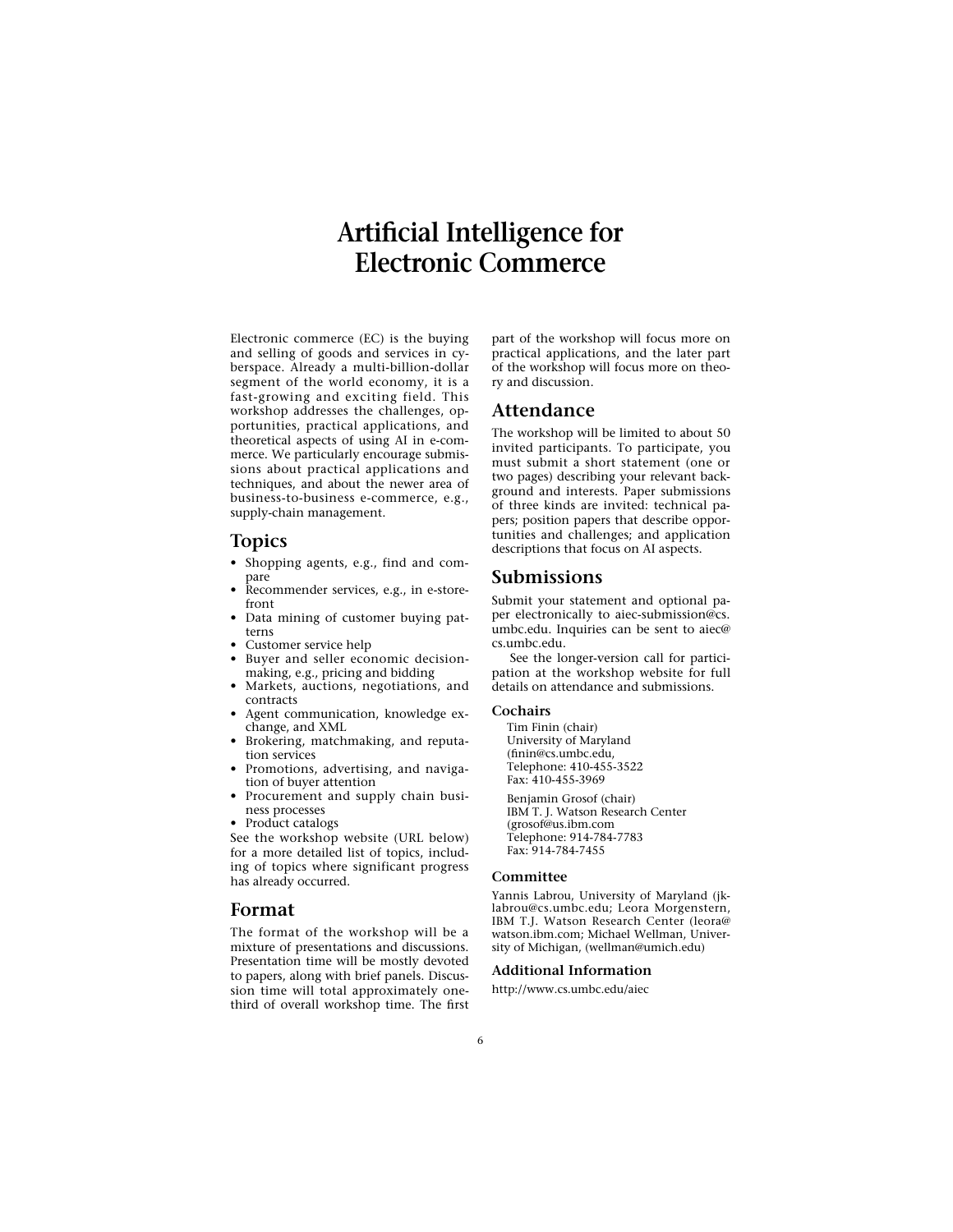# **Computation with Neural Systems**

Current AI methods lack the flexibility and reliability of biological information processing systems and, although a great deal is known about the construction of biological systems, this knowledge has had little impact on main stream AI. If we are to progress toward building machines with the abilities of the natural computing systems, closer collaboration between those studying biological information processing systems and AI and neural computing is essential. This workshop is specifically designed to bring these two groups together, with the aim of providing indicators on how the brain may organize and process information, so that this knowledge may initiate new ways to think about computation.

### **Topics**

The workshop will focus on topics of common interest to neuro-biologists and those working in neural networks and other approaches to intelligent systems. It will focus on the low-level mechanisms involved in biological systems and how these may be exploited by the brain to bring about intelligent behavior. The following list expands on the areas of interest in the workshop:

- Synchronization of processing
- Processing speed
- Timing
- Robustness to component failure
- Modular construction
- Information representation
- Information transmission

#### **Format**

The workshop will last one day with the morning session comprising speakers for half an hour each followed by a discussion/ panel session. The afternoon session will again comprise speakers for half an hour each, followed by a further panel session.

# **Attendance**

Attendance will be limited to 40 participants. To be invited, please submit either a short paper (up to 4,000 words) on one or more of the areas listed above or a brief statement (up to two pages) of your interests in the topic areas and a list of your related publications.

#### **Submissions**

The preferred method for submitting a paper or statement is to e-mail a PostScript file to aaai99\_workshop@cs. york.ac.uk. If that is not possible, please submit papers to the general organizer.

#### **General Organizer**

Victoria Hodge Department of Computer Science University of York Heslington, York YO10 5DD United Kingdom Telephone: +44 1904 432729 Fax: +44 1904 432767

#### **Chair**

Jim Austin Department of Computer Science University of York Telephone: +44 1904 432734 Fax: +44 1904 432767 E-mail: austin@cs.york.ac.uk

#### **Committee**

Stefan Wermter (cochair) (stefan.wermter@ sunderland.ac.uk); Dr. Vasant Honavar (cochair) (honavar@cs.iastate.edu); Victoria Hodge (General Organizer) (vicky@cs.york. ac.uk)

#### **Additional Information**

http://thalamus.cs.york.ac.uk/aaai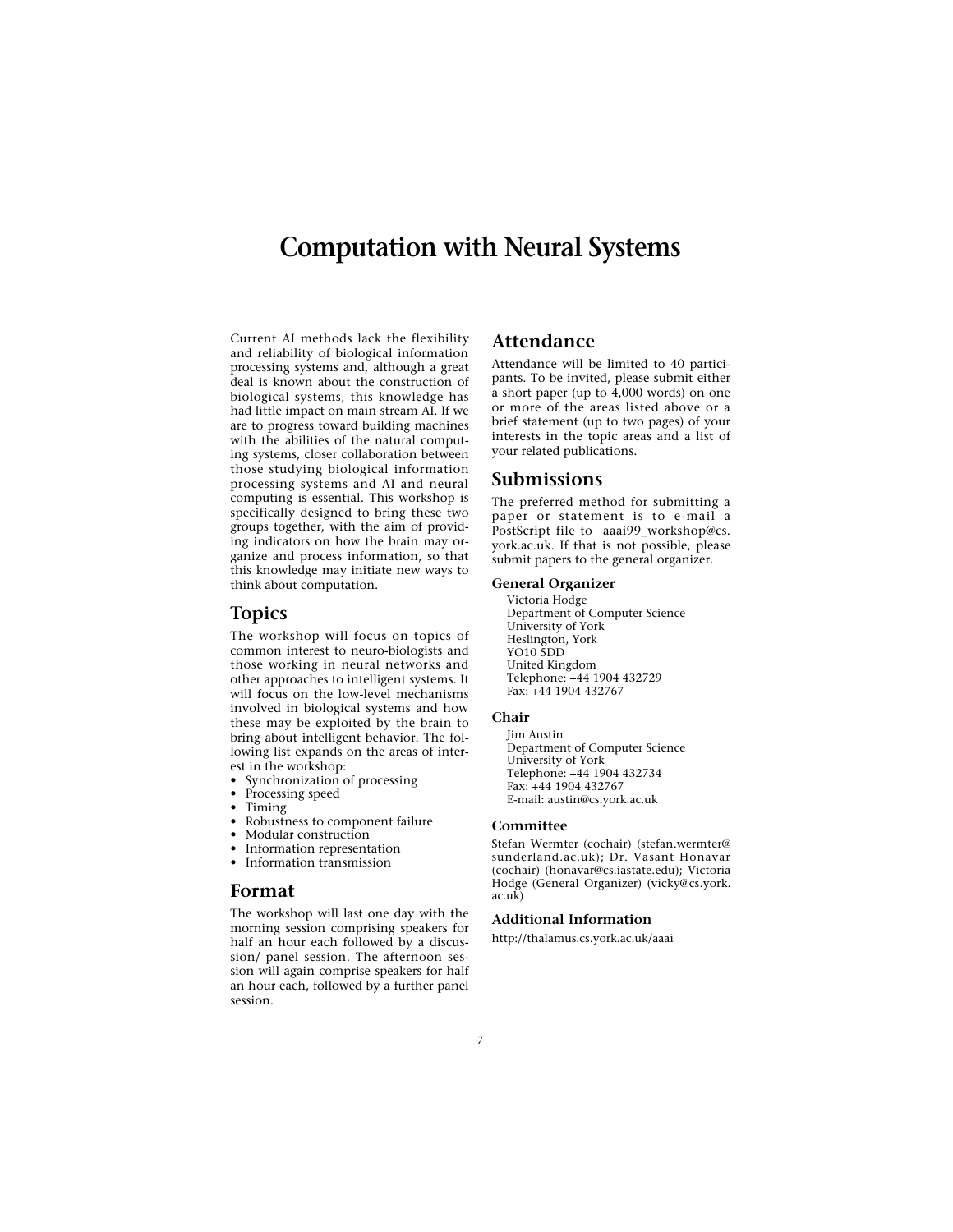# **Configuration**

Configurators are a cornerstone for successful applications of the mass customization paradigm. Combined with ebusiness solutions these techniques have a high market impact. Configurators are generating new business opportunities in many industries for new products and for new ways to interact with customers. However, efficient development and maintenance of configurators require sophisticated software development techniques. AI methods, more than ever, are central to the development of powerful configuration tools. The goal of this workshop is to strengthen the interaction between industry and research in order to improve the state of the art.

# **Topics**

Topics include (but are not limited to):.

- Efficient reasoning methods for configuration problems
- Knowledge representation & acquisition<br>• Debugging of faulty configurations • Debugging of faulty configurations and configuration knowledge bases
- 
- Validation and maintenance
- Reconfiguration of existing systems
- Cooperative and concurrent knowledge acquisition and configuration processes
- Integration of configurators with internet, e-business, and (existing) software applications
- Intelligent man-machine interaction
- Integration of the development of configurators in the software engineering process
- Application reports, case studies, real world challenges
- Integrated hardware/software configuration
- Contributions of configurators to knowledge management in organizations
- Theoretical foundations of design

# **Format**

This one-day event will include paper ses-

sions and application reports; discussion; demonstration of prototypes, tools, and deployed systems; and invited talks and a panel discussion.

# **Attendance**

Participation will be by invitation only, limited to 25-50 persons. To participate, submit either a full paper of no more than six pages, presenting research or full position statement, or a short paper (1 or 2 pages), addressing an important issue or describing an interesting lesson learned, or a proposal for a demo presentation (especially encouraged) indicating the status of the prototype or the deployed system.

#### **Submissions**

Send electronic submissions (preferred) to Gerhard Friedrich. Papers may be in PostScript or Microsoft Word format, or submit three hard copies.

#### **Cochairs**

- Boi Faltings E-mail: faltings@lia.di.epfl.ch
- Eugene C. Freuder E-mail: ecf@cs.unh.edu
- Gerhard Friedrich Universitaet Klagenfurt Institut fuer Informationstechnologie Universitaetsstrasse 65-67 A-9020 Klagenfurt, Austria E-mail: gerhard.friedrich@ifi.uni-klu.ac.at

#### **Committee**

David Brown, Worcester Polytechnic Institute; Gerhard Fleischanderl, Siemens; David Franke, Trilogy; Albert Haag, SAP; Werner Juengst, Freightliner Corp; Daniel Mailharro, ILOG; Sanjay Mittal, Selectica; Bob Phillips, Concentra; Hans Jorgen Skovgaard, BAAN; Markus Stumptner, Technical University Vienna

#### **Additional Information**

http://www.ifi.uni-klu.ac.at/Conferences/ aaai99\_ws\_configuration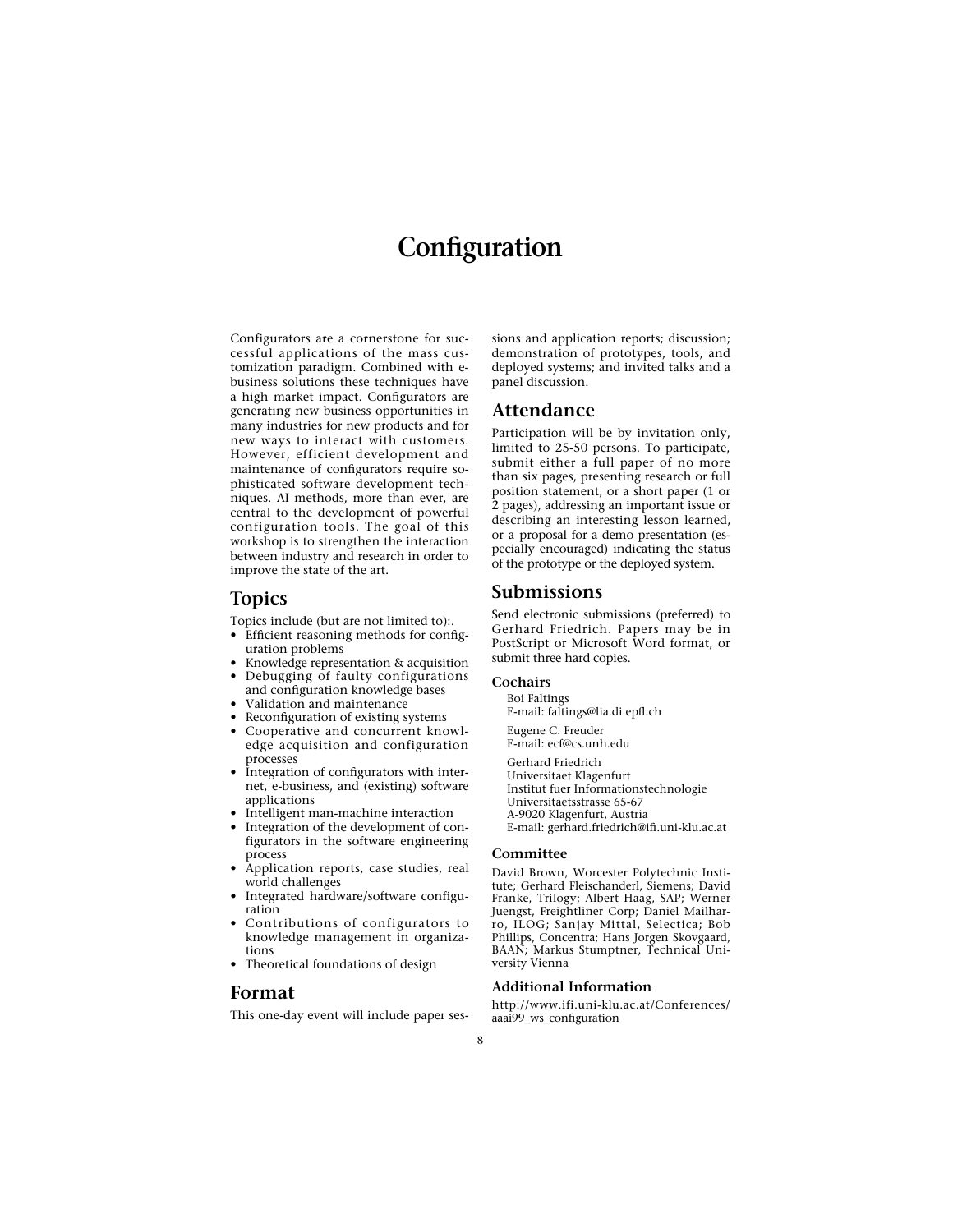# **Data Mining with Evolutionary Algorithms: Research Directions**

*Jointly Sponsored by GECCO-99*

There has been a growing interest in data mining in several AI-related areas, including evolutionary algorithms. Hence, it seems that it is the right time for the communities of data mining and evolutionary algorithms to meet and exchange ideas.

The general goal of the workshop will be to discuss promising and necessary research directions in data mining with evolutionary algorithms.

#### **Topics**

- Evolutionary algorithms (EA) for classification, clustering, dependence modeling, regression, time series and other data mining tasks
- Discovery of comprehensible, interesting knowledge with EA
- Scaling up EA for very large databases
- Parallel and/or distributed EA
- Comparison between EA and other data mining methods
- Genetic operators tailored for data mining tasks
- Incorporating domain knowledge in EA
- Integrating EA with database systems
- Data mining with evolutionary, intelligent agents
- Hybrid (neural-genetic, rule inductiongenetic, etc.) EA
- Uncertainty handling with EA
- Data pre-processing (e.g. data cleaning, attribute selection) with EA
- Post-processing of the discovered knowledge with EA
- Mining semi-structured or unstructured data (e.g. text mining) with EA

#### **Format**

The workshop length will be either half day or full day, depending on the number of submitted papers. The workshop will consist of presentations by selected speakers, followed by discussions.

# **Submissions**

Speakers will be selected via submission of short papers, reviewed by an international program committee. Submitted papers must address important research directions and open problems, rather than just discuss some particular algorithm developed by the authors.

If you cannot submit a paper or if your paper is not selected, you can still attend the workshop if you are invited by the Chairman. Invitees will be selected via submission of a short CV, describing their relevant expertise, main publications, etc.

The following items must be submitted to the Workshop Chairman:

- A hardcopy of a short CV (maximum 2 pages) for each author
- Four hardcopies of a short paper (maximum 5 pages)

#### **Chair**

Alex Alves Freitas PUC-PR (Pontificia Universida de Catolica do Parana) Programa de Pos-Graduacao em Informatica Aplicada Predio da Engenharia Eletrica e Computacao Rua Imaculada Conceicao, 1155. Prado Velho. Curitiba-PR, 80215-901, Brazil Telephone/Fax: ++55 +41 330-1699 E-mail: alex@ppgia.pucpr.br http://www.ppgia.pucpr.br/~alex/

#### **Additional Information**

http://www.ppgia.pucprbr/~dmea/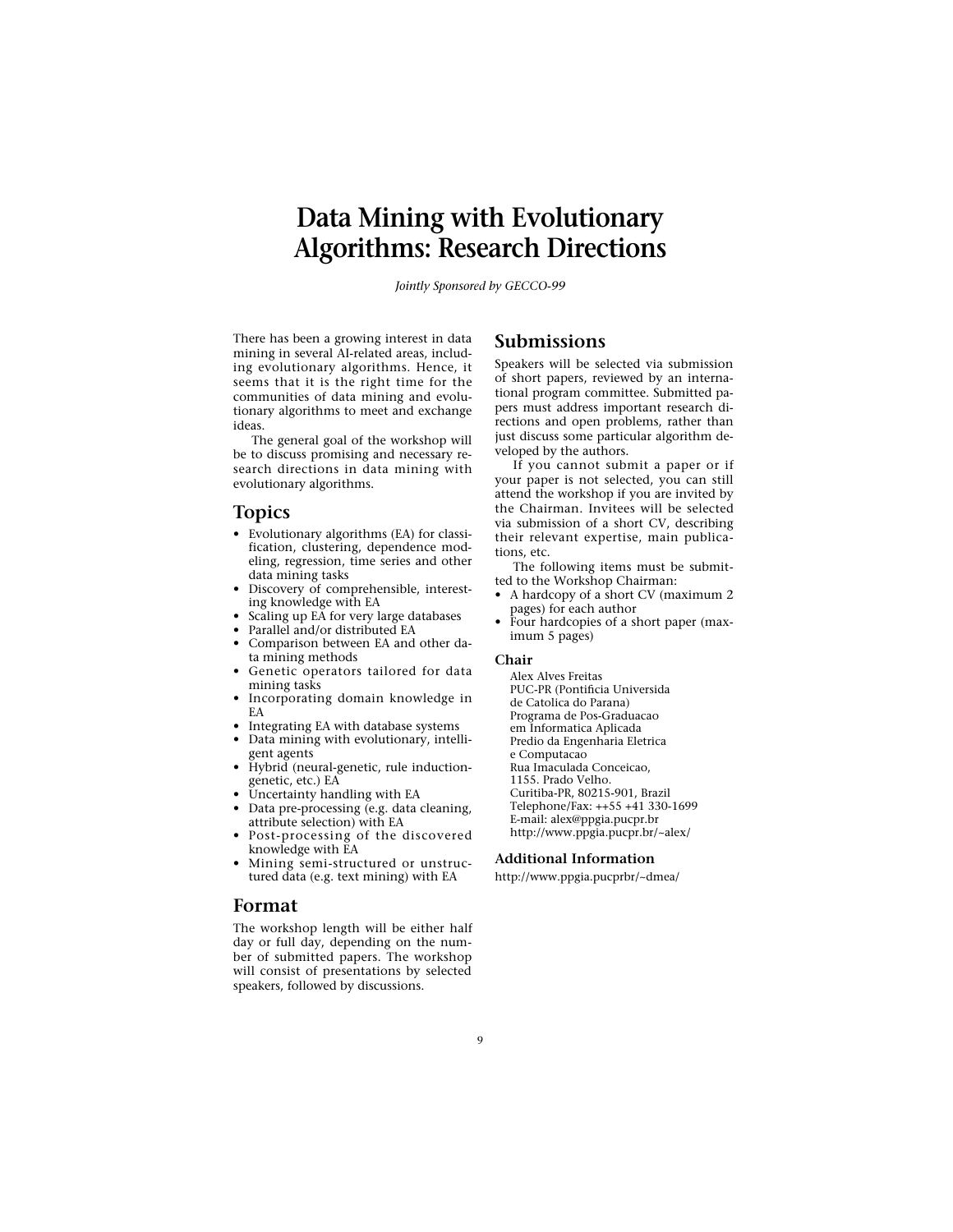# **Environmental Decision Support Systems and Artificial Intelligence**

This workshop aspires to be an open forum where to expose and discuss some challenging application problems, numerous AI techniques potentially applicable, the advances of international funded projects in the area, and bring together an interdisciplinary community of AI and Environmentals researchers from both fields exchanging ideas and experiences, and possible inspiring some new lines of research.

### **Topics**

Focused on the following items, but not limited to:

- Synergies between AI techniques and Environmental Sciences
- The state of the art on AI techniques application to Environmental Decision Support Systems (EDSS)
- Detailed applications to a real-world complex Environmental System
- Integration of several AI techniques
- Challenge applications and techniques
- Future lines of research

### **Format**

We would like to organize a one-day workshop. A panel and/or an invited talk(s) from relevant computational ecologists and/or environmental AI researchers are been considered to be included.

Long presentations will be oriented for completed technical research contributions and short presentations for inprogress technical research contributions and challenging, survey or position contributions.

# **Attendance**

Attendance will be limited to 50 participants (upper limit).

# **Submissions**

Interested participants must submit pa-

pers electronically in Word for Windows or Unix compatible PostScript format to both cochairs. The format for the papers will follow the AAAI guidelines (two columns, 10-point font, etc). The maximum length of long papers will be up to 6 pages and for short papers up to 3 pages. Please follow AAAI format.

#### **Cochairs**

Ulises Cortes, Miquel Sanchez-Marre Artificial Intelligence Section, Department of Software Technical University of Catalonia Edifici C5-Campus Nord Jordi Girona 1-3 E-08034 Barcelona. Catalonia, Spain Telephone: + 34 93 401 73 34 Fax: + 34 93 401 70 14 E-mail: ia@lsi.upc.es, miquel@lsi.upc.es

#### **Committee**

Paolo Avesani, IRST, Italy; Rene Banares-Alcantara, University of Edinburgh, Scotland, U.K.; L. Karl Branting, University of Wyoming, USA; Ulises Cortes, Technical University of Catalonia, Catalonia, Spain; Tony Jakeman, Centre for Resource and Environmental Studies, Australia; Javier Lafuente, Barcelona's Autonomous University, Catalonia, Spain; Manel Poch, University of Girona, Catalonia, Spain; Yoram Reich, Tel-Aviv University, Israel; Antonio Sanchez-Aguilar, University of Las Américas, México; Miquel Sanchez-Marre, Technical University of Catalonia, Catalonia, Spain; Jean Philippe Steyer, Laboratory of Environmental Biotechnology, INRA, France; Peter Struss, Technical University of Munich, Germany

#### **Additional Information**

http://www.lsi.upc.es/~webia/besai/ edssai99.html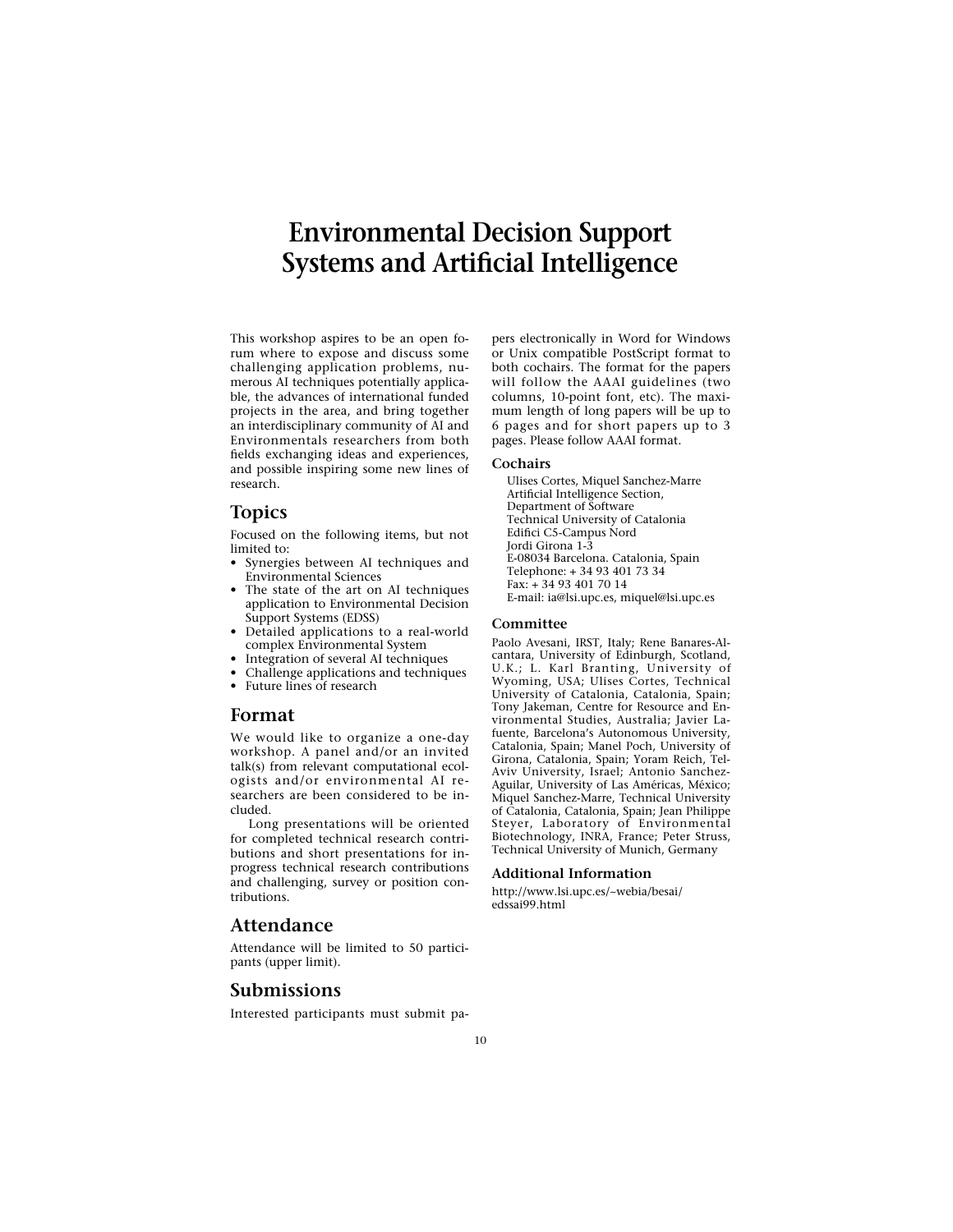# **Exploring Synergies of Knowledge Management and Case-Based Reasoning**

Knowledge management (KM) is an increasingly important new business movement that promotes the creation, sharing, and leveraging of knowledge within an organization to maximize business results. Several AI researchers have recently turned their attention towards KM processes (e.g., business process reengineering, process support, workflow management). This workshop will focus on examining how case-based reasoning (CBR) techniques can be used to assist with KM processes, and how KM techniques can assist in the CBR problem-solving cycle.

# **Topics**

We solicit submissions including but not limited to:

- Intranet and Internet approaches for KM
- KM and the WWW
- Document Management and Multimedia for KM
- Formal and informal knowledge in KM and CBR
- Knowledge sharing
- CBR research on lessons learned systems
- Viewing the maintenance of large case bases as a knowledge management problem
- Maintenance of case bases
- Verification and Validation of Knowledge Management Systems
- Critical surveys
- Comparison of approaches
- Discussions on the limitations of using CBR (KM) for KM (CBR) tasks

# **Format**

We will focus on a group discussion concerning the synergistic uses of KM and CBR, organized by sub-topics in KM (e.g., specific knowledge capture and reuse tasks) and CBR (e.g., the task decomposition cycle, knowledge containers). This workshop will include invited talks by

recognized researchers from both fields and presentations of accepted papers. Speakers will be asked to discuss experiences from using CBR (KM) for KM (CBR) tasks, to clarify KM tasks to the AI community, and to identify open problems and research needs. A panel session will address the advantages and problems posed by the integration of KM and CBR.

### **Attendance**

Limited to 40 invitees.

# **Submissions**

Please submit to munoz@cs.umd.edu either a short (max 4 pages) PostScript submission, formatted according to the standard AAAI double-column format, or a brief statement (maximum of two pages) of interest. Please include a brief list of keywords. Position and survey papers pertaining to this subject are particularly encouraged as well as promising preliminary research. Accepted submissions will be distributed and included in an AAAI Press technical report.

#### **Committee**

Robert J. Aarts, Nokia (robert.aarts@ntc. nokia.com); David W. Aha (cochair), NRL (aha@aic.nrl.navy.mil); Irma Becerra-Fernandez (cochair), FIU (becferi@fiu.edu); Harold Gubnitsky, Cambridge Technology Partners (HGubni@CTP.COM); Mark Jones, Andersen Consultants (mark.a.jones@ac.com); Frank Maurer (cochair), University of Calgary (maurer@cpsc.ucalgary.ca); Hector Munoz-Avila (cochair), University of Maryland (munoz@cs.umd.edu); Daniel O'Leary, USC (oleary@rcf.usc.edu); Hideo Shimazu, NEC (shimazu@joke.cl.nec.co.jp); Derek Sleeman, University of Aberdeen (sleeman@csd.abdn. ac.uk); Rudi Studer, University of Karlsruhe (studer@aifb.uni-karlsruhe.de); Wolfgang Wilke, tecInno (wilke@tecinno.com)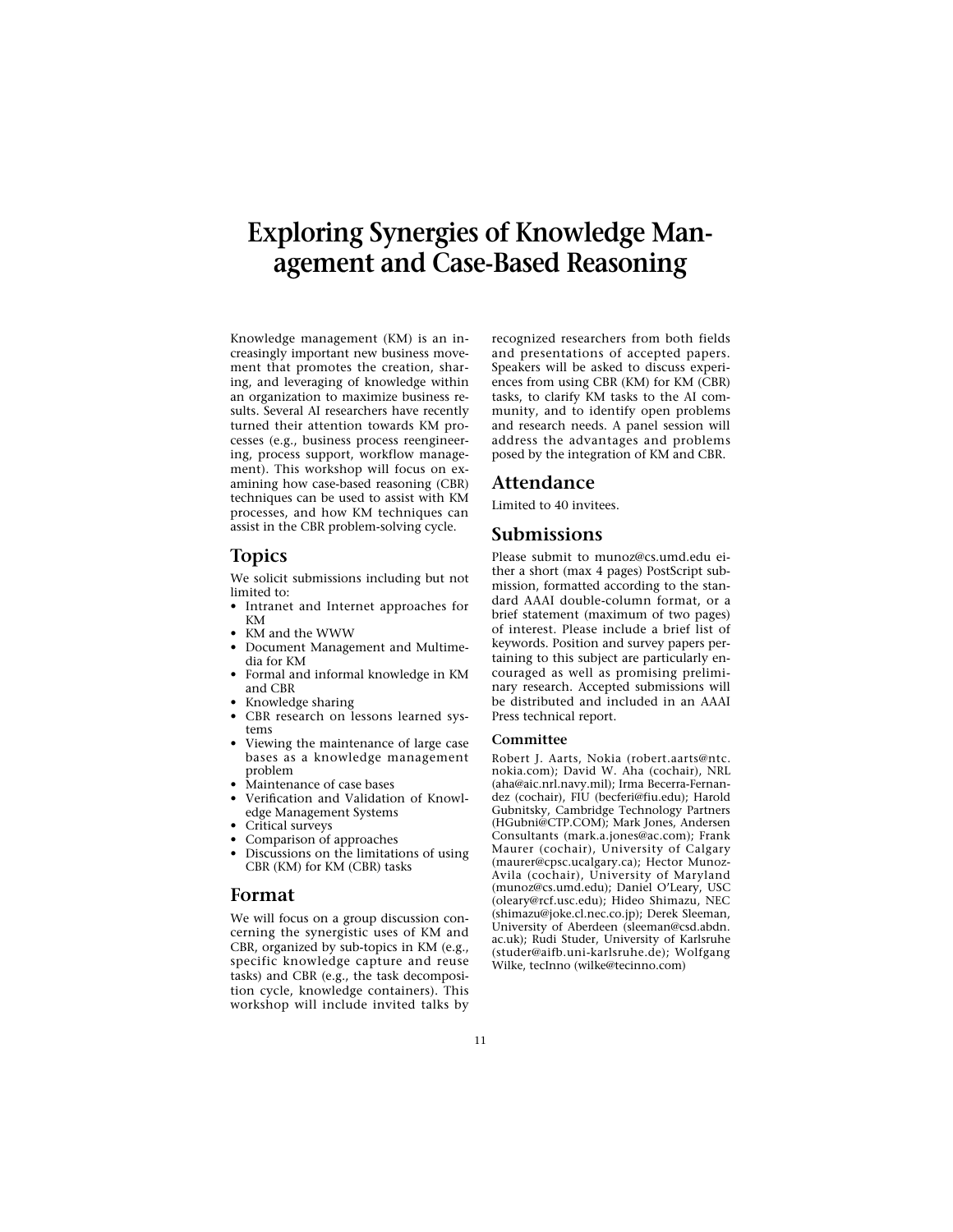# **Intelligent Information Systems**

Computer science has always been a rapidly evolving field. But over the past few years the pace of innovation has become almost unimaginable. We are in the midst of a radical change in the nature of computing. Computation for the sake of computation is no longer the driving force for new technology. The New Computer is primarily a tool for communication—communication of all kinds, and between all kinds of entities, but above all communication for information access.

Large-scale connectivity has given us access to more than we could have even imagined five years ago. Unfortunately, while the network infrastructure is thriving, the support for communication with information systems is not. On the web and intranets, casual users are still forced to deal with information systems that were designed for research specialists. What is needed now is a new model of communication and computing.

The central focus of this new model is Intelligent Information Systems—taskoriented systems that provide "just-intime" access to relevant information before users even think to ask for it. These systems are the next step in the development of the New Computer. Their development will require interaction between work in artificial intelligence, databases, distributed systems, and multimedia-as well as providing a coherent basis for AI's growth into the future.

The workshop will focus on intelligent information systems—systems that are aimed at providing proactive, "just-intime" information access for individuals engaged in tasks.

The key research themes in this area include:

- Task tracking and automatic query formulation
- Just-in-time information systems
- Information gathering and organization
- Recommender systems
- Personalization of information systems
- Content-addressable information routing
- Models of information exchange
- Categorization and clustering for information presentation
- Alternative interfaces to information systems
- Community building through information sharing
- Development of large-scale story bases The workshop will include presenta-

tions by active researchers in these areas, system demonstrations, and a poster session for emerging work. Papers should be marked with the author's intent as to type of presentation (i.e., talk, demo, or poster).

#### **Cochairs**

Kristian J. Hammond, Larry Birnbaum Intelligent Information Laboratory Department of Computer Science Northwestern University 1890 Maple Ave Evanston, IL 60201

#### **Committee**

Henry Lieberman, MIT Media Lab; Kurt Fenstermacher, The University of Chicago; Ellen Spertus, Mills College; Robin Burke, University of California, Irvine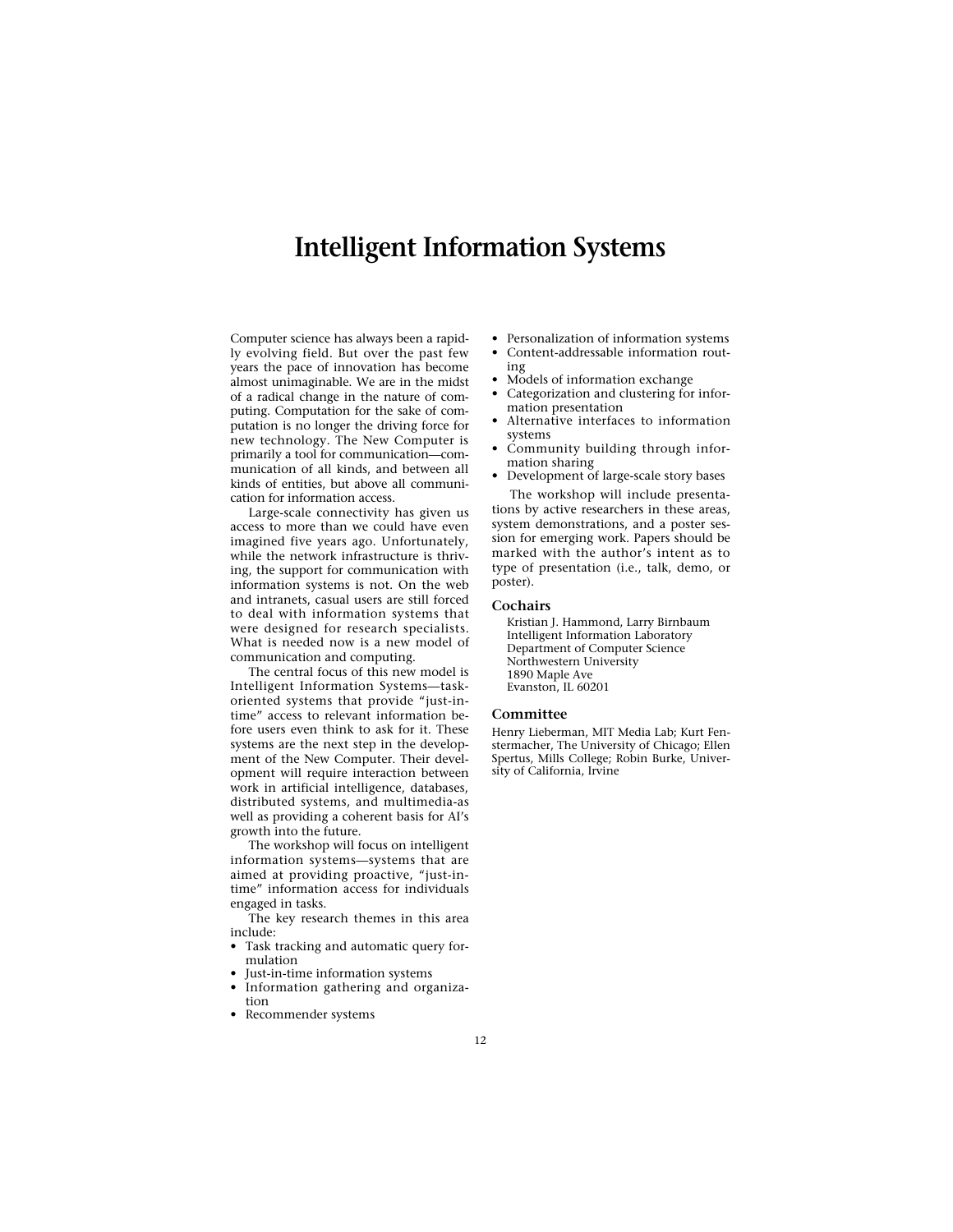# **Intelligent Software Engineering**

There is a growing realization that the design of effective software engineering tools must be smarter. Real world software specs can be very intricate. Manual browsing by a software engineer cannot reveal its subtleties. Automated tools are required to reflect over business knowledge to identify what is missing or could be effectively changed. At the same time, many AI researchers now realize that software engineering provides the best testbed for AI tools and techniques. For example:

*During analysis:*

- Knowledge acquisition methods are useful for requirements elicitation.
- Knowledge representation methods provide efficient means for expressing business knowledge.
- Formal reasoning with non-classical logics is being successfully applied for requirements engineering and evolution.

*During design and coding:*

- Knowledge base verification techniques can critique the structure of a knowledge base/specification.
- Classical theorem proving and related formal reasoning techniques are being widely applied in the context of formal specification languages, as well as in managing changing specifications for reuse-oriented software maintenance.
- Formal languages for planning in the AI context are being reincarnated as languages for software process modeling.
- Agent technology is being used to build intelligent assistants for designers and programmers.

*During maintenance:*

- Tools from AI can assist in maintaining declarative and procedural knowledge.
- AI techniques have been used for program comprehension and reverse engineering of legacy systems.

# **Submissions**

Submissions should address software engineering applications of AI technologies.

Of interest to the workshop are:

- Papers that present fundamental/theoretical advances.
- Papers that describe fielded applications.
- Papers that study the effectiveness of deployed solutions.

### **Attendance**

Attendance will be limited to 40 participants. To be invited, please submit either a paper (of up to 5000 words) on the topic of the workshop or a brief statement (of up to two pages) of your interests in the topic and a list of your related publications. The preferred method for submitting a paper or statement is to e-mail an HTTP pointer to a PostScript file to Aditya Ghose. Alternately, send five copies of your paper or statement to Aditya Ghose.

#### **Cohairs**

Aditya Ghose Decision Systems Lab Department of Business Systems University of Wollongong NSW 2522 Australia E-mail: aditya@uow.edu.au Tim Menzies NASA Software Independent Verification

and Validation Facility/WVU tim.menzies@ivv.nasa.gov

Ken Satoh Hokkaido University ksatoh@db-ei.eng.hokudai.ac.jp.

#### **Committee**

Steve Easterbrook, NASA Software IV&V Facility/WVU; Alex Quilici, University of Hawaii; Alessandra Russo, Imperial College, UK; Paul Sorenson, University of Alberta, Canada; Christopher Welty, Vassar College; Steven Woods, SEI, Carnegie Mellon University; Qiang Yang, Simon Fraser University, Canada.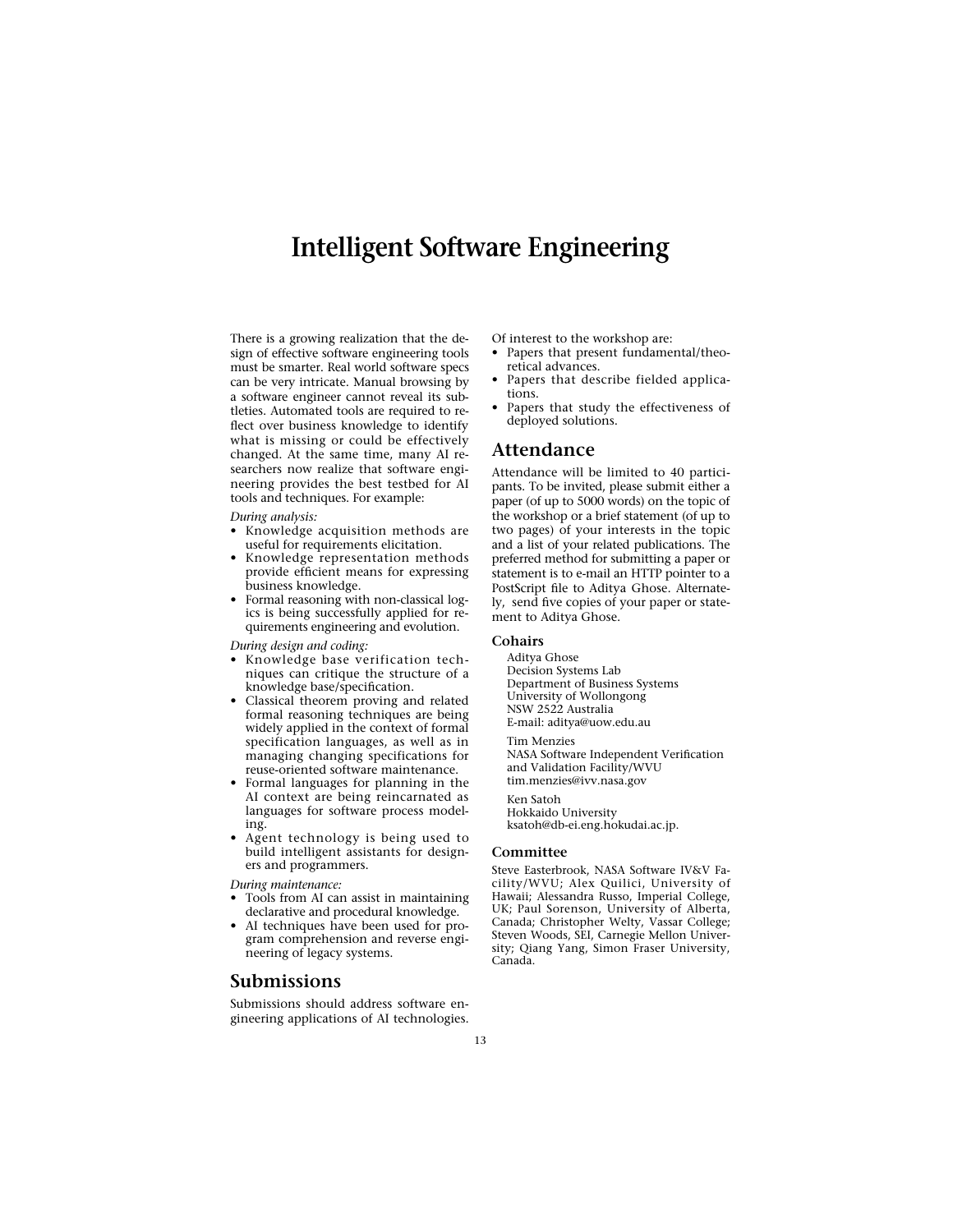# **Machine Learning for Information Extraction**

The dramatic growth in the number and size of on-line textual information sources has fueled increasing research interest in the information extraction (IE) problem. Given a set of text documents from some domain, an IE system automatically populates a pre-defined database by extracting relevant fragments from the documents. Manually constructed IE systems cannot adapt to domain changes, and must be adapted for each new problem domain. In consequence, various machine learning (ML) techniques—symbolic learning, inductive logic programming, wrapper induction, statistical methods, and grammar induction—have recently been applied to the IE problem. This research has led to IE systems for several genres—newswire articles, medical texts, Web pages, and Usenet posts—that automatically learn to perform IE.

The purpose of this workshop is to provide a forum for exploring the commonality underlying this diversity of problem domains and approaches. The workshop has three goals:

1. To bring together communities of researchers that address the IE problem from different perspectives (e.g., the use of natural language processing for IE from grammatical text vs. extraction from semistructured documents in the context of the information integration problem);

2. To deepen the IE community's understanding of the state of the art; and

3. To identify remaining IE-related problems for which ML techniques might be appropriate.

# **Topics**

Topics appropriate to this workshop include:

- Novel or improved ML techniques for IE;
- Novel types of IE domains;
- Extraction from structured and semistructured documents;
- Effective use of features such as linguistic structure, mark-up, and document formatting; and
- Metrics and benchmarks for evaluating IE systems.

### **Format**

In the interest of promoting as much discussion as possible, the number of paper presentations will be limited in favor of panels, invited talks, and posters.

Attendance is limited to 40 participants. To be invited, please submit either a short paper (up to 6 pages) or a research statement (up to two pages, including related publications). In addition to traditional research papers, we encourage the submission of both position papers and survey papers.

#### **Submissions**

Papers may be submitted by emailing the URL of a PostScript version to mecalif@ilstu.edu. If this is not possible, please contact mecalif@ilstu.edu.

#### **Committee**

Mary Elaine Califf (chair), Illinois State University (mecalif@ilstu.edu); Dayne Freitag, Carnegie Mellon University (dayne@cs.cmu. edu); Nicholas Kushmerick, University College Dublin (nick@ucd.ie); Ion Muslea, Information Sciences Institute (USC) (muslea @isi.edu)

#### **Additional Information**

http://www.isi.edu/~muslea/RISE/ML4IE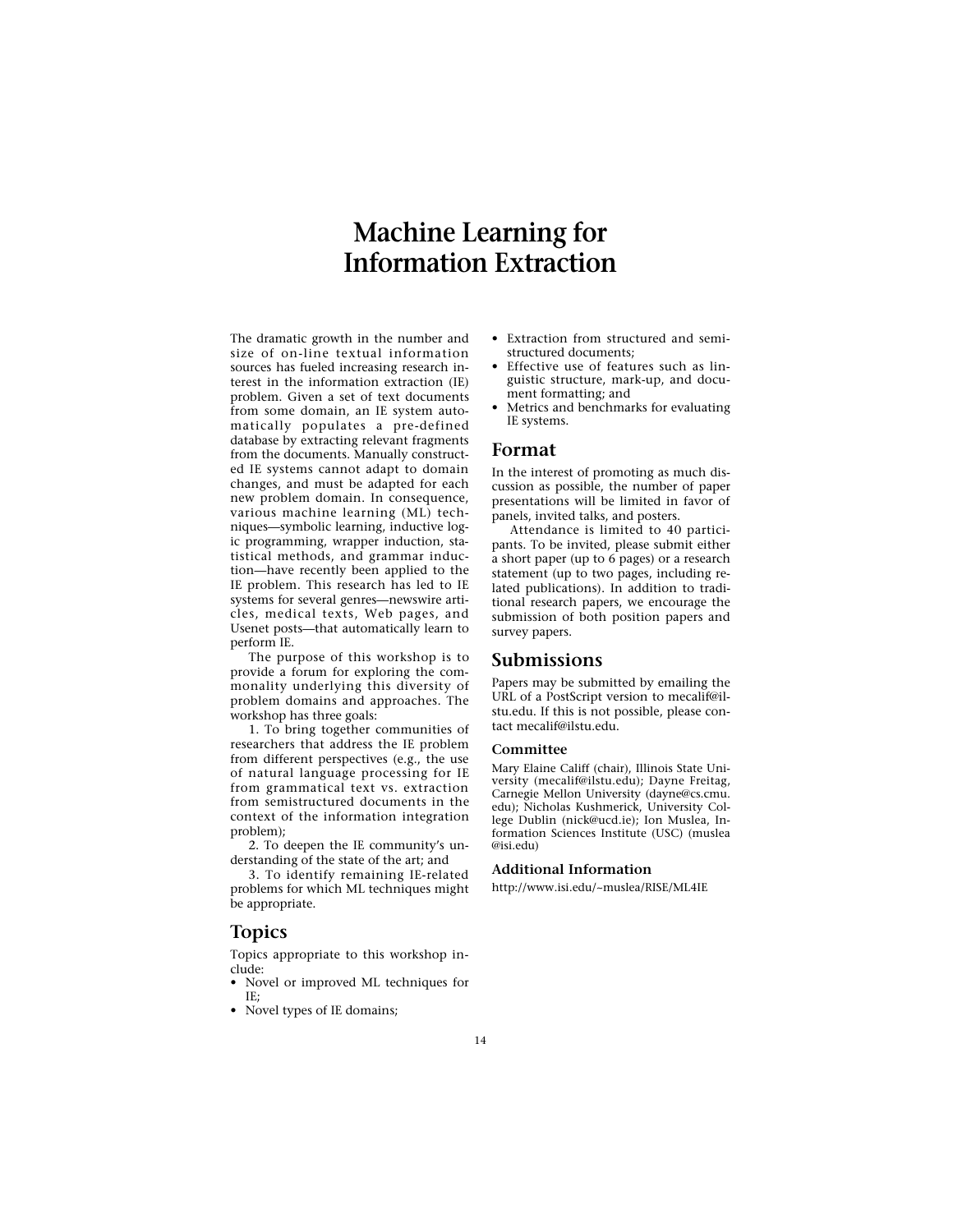# **Mixed-Initiative Intelligence**

Mixed-initiative intelligence represents an amalgam of human and machine cognition that together produces intelligent behavior. Mixed-initiative systems integrate human and automated reasoning to take advantage of their respective reasoning styles and computational strengths. The benefit is the potential to combine the resources available to both; the challenge is to manage the interaction and responsibilities encountered in joint decision-making.

Various flavors of mixed-initiative computing share many human-computer interaction issues because they must address the complexity of communication between human and machine. However, mixed-initiative computing transcends the fundamental concerns of other areas because the design of such systems implies problems of heterogeneous decisionmaking. The issues therefore include the division of processing and knowledge access, the coordination of natural-language dialogue among agents (both human and machine), and the shift of initiative and control during problem-solving and planning.

The workshop goal is to examine mixed-initiative computing from a wide perspective. The workshop will host people from diverse backgrounds who have looked at key issues in mixed-initiative systems in order to search for intersections under a common theme. We will have a number thematically organized discussion and/or panel sessions, a breakout problem-solving (human only) session with discussion, and an invited speaker (Paul Cohen).

#### **Topics**

- Mixed-initiative intelligence as a cognitive model
- Mixed-initiative dialogue and narrative
- Mixed-initiative agent-based planning models
- Mixed-initiative teaching and learning systems
- Mixed-initiative information access systems
- Engineering applications of mixed-initiative planning
- Emergent behavior in mixed-initiative systems
- Interpretations of initiative and collaboration

#### **Attendance**

Maximum 65. Invitations based upon a short paper submission on topics suited to mixed-initiative intelligence.

### **Submissions**

3 hard copies  $( $10$  pp.) to committee$ chair or 1 copy PostScript/PDF by e-mail.

Michael T. Cox (Chair) Department Computer Science and Engineering Wright State University Dayton, OH 45435-0001 E-mail: mcox@cs.wright.edu

#### **Committee**

Robin Burke, University of California, Irvine (burke@agents.ics.uci.edu); George Ferguson, University of Rochester (ferguson@cs. rochester.edu); Susan McRoy, University of Wisconsin-Milwaukee (mcroy@cs.uwm.edu); S. Narayanan, Wright State University (snarayan@cs.wright.edu); Robert St. Amant, North Carolina State University (stamant@ csc.ncsu.edu)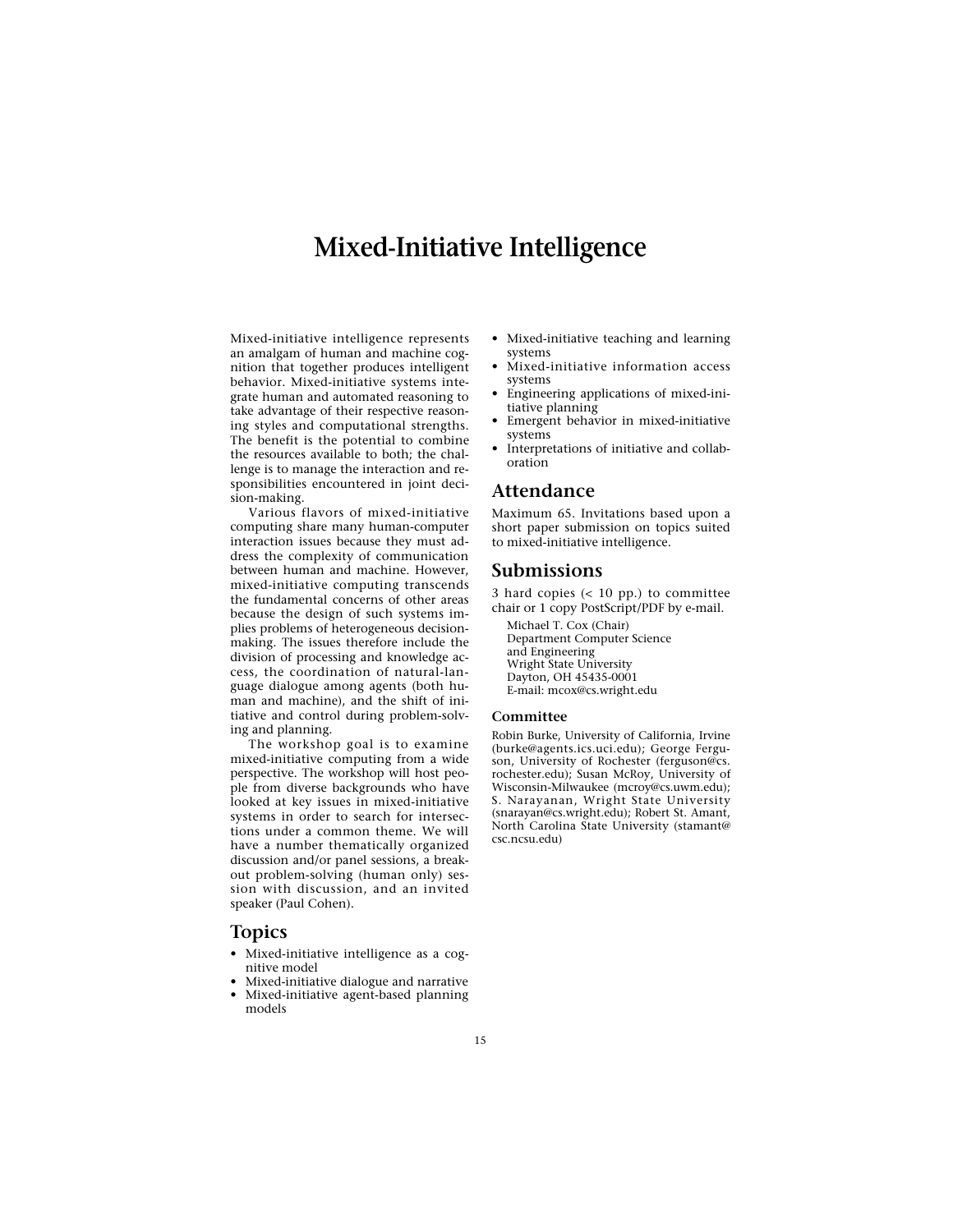# **Negotiation: Settling Conflicts and Identifying Opportunities**

Agents interact with other agents in their environment in a variety of circumstances. Multiple agents in such shared environments have to trade off goals with others because of resource constraints and goal conflicts. On the other hand, agents can engage in fruitful dialogue by which they can unearth new possibilities and form new productive partnerships. Negotiation is a process by which agents interactively settle on mutually agreeable behaviors to serve common purpose.

Agents negotiate under a variety of information, time, and computational restrictions. A key research issue in agents and multiagent research is to develop negotiation procedures by which agents can efficiently and effectively negotiate solutions. Effectiveness requires that the outcome is fair, acceptable, or desirable to the parties involved in the negotiation process. Efficiency requires that the procedure is not excessively time-consuming or computing-intensive.

### **Topics**

We welcome the submission discussing the following and related topics:

- Negotiation framework, languages, and protocols
- Characterizing negotiation schemes in terms of modeling power, communication abilities, knowledge requirement, processing abilities of agents
- Negotiating to form, maintain, and reorganize teams or coalitions
- Negotiation roles of agents; agents that facilitate the negotiation process
- Negotiation in open markets and auctions
- Specific applications demonstrating agents negotiating in real environments
- Learning to negotiate

# **Format**

The workshop will contain paper sessions

on common themes with panels at the end to compare/contrast the presentations. We also plan to host an invited speaker.

# **Attendance**

Participation will be by invitation only (limited to 40 people).

### **Submissions**

E-mail a PostScript copy of one of the following to the workshop chair:

- Brief statement of interest (1 page),<br>• Complete paper (6 pages maximi
- Complete paper (6 pages maximum) including keywords, authors' complete address.

#### **Chair**

Sandip Sen Department of Mathematical & Computer Sciences University of Tulsa 600 South College Avenue Tulsa, OK 74104-3189 Telephone: 918-631-2985 Fax: 918-631-3077 E-mail: sandip@kolkata.mcs.utulsa.edu

#### **Committee**

Sandip Sen (Chair), University of Tulsa (sandip@kolkata.mcs.utulsa.edu); Carl Hewitt, MIT (hewitt@world.std.com); Michael Huhns, University of South Carolina (huhns@sc.edu); Nick Jennings, Queen Mary & Westfield College, UK (n.r.jennings@ qmw.ac.uk); Sarit Kraus, Bar Ilan University, Israel (sarit@cs.umd.edu); Victor Lesser, University of Massachusetts (lesser@cs.umass. edu); Jeff Rosenschein, Hebrew University, Israel (jeff@cs.huji.ac.il); Tuomas Sandholm, Washington University (sandholm@cs. wustl.edu); Munindar Singh, North Carolina State University (singh@ncsu.edu); Jose Vidal, University of South Carolina (vidal@sc. edu)

#### **Additional Information**

http://www.mcs.utulsa.edu/~sandip/ wshop/aaai99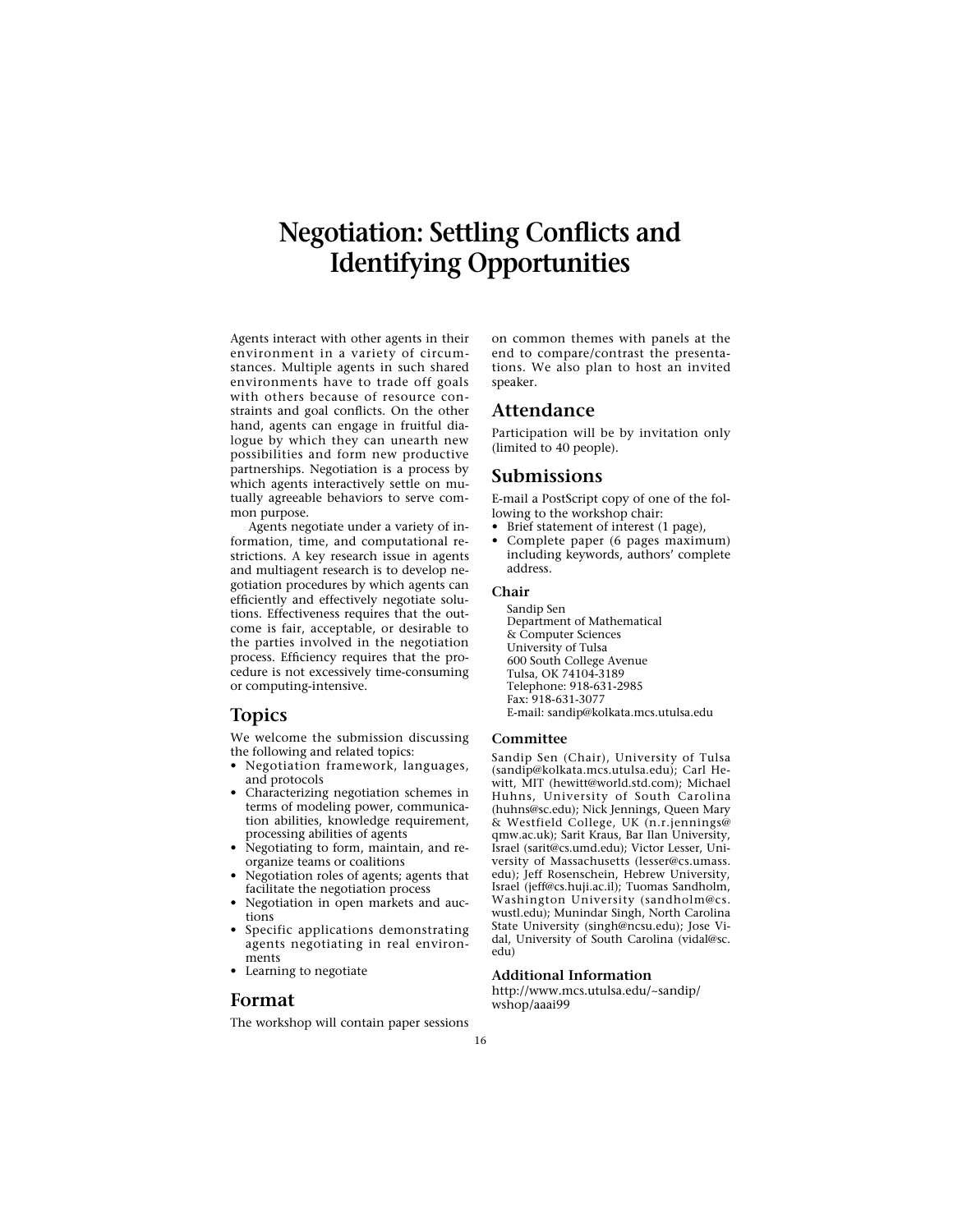# **Ontology Management**

The last few years have seen a growing interest in the design, use, and sharing of ontologies. Early work and workshops in this area have focused on formal foundations, content, and engineering aspects. This workshop focus on issues relating to managing ontologies and ontological content. These issues become increasingly important as the size of ontologies and repositories grows, and as ontologies are incorporated into practice.

### **Topics**

- Medicine
- Natural language
- Materials science and engineering
- Enterprise modeling (including process, product, and organization modeling)
- Manufacturing, engineering, and industrial processes
- Financial/economical modeling
- Crisis management
- Defense applications

#### **Goals**

- *Methodology.* What methodologies lead to successful ontology construction, use and maintenance?
- *Reuse.* How can we incorporate existing ontologies into new ones? How can we make use of sources with ontological content (e.g., thesauri, data models, data dictionaries)?
- *Speed.* How can we increase the speed of ontology development? What is a suitable labor mix in a large ontology development project? What tools enable non-KR experts to contribute?
- *Modularity.* How can ontologies be decomposed into or composed from modules?
- *Integration.* How can ontologies be integrated with existing technologies, such as database systems or object-oriented programming languages?
- *Reformulation.* How can ontologies be reformulated to support the needs of legacy and new applications?
- *Evaluation.* How can ontologies, ontology tools, and methodologies be evaluated?
- *Standardization.* Should ontologies be standardized? What is their relation to existing standards? What are the relative benefits of content, syntax, semantic standardization?

#### **Format**

The workshop format will be a mix of paper presentations, invited talks, panel discussions, and plenary sessions.

#### **Attendance**

Attendance will be limited to between 25- 50 active participants.

### **Submissions**

Potential presenters should submit three hard copies of a paper to the address below. Please follow the AAAI guidelines for length and format. Selection of papers will be mainly based on relevance, clarity, and significance. Accepted submissions will be distributed and included in an AAAI Press technical report.

#### **Cochair**

Adam Farquhar Schlumberger 8311 North FM620 Austin, TX 78726, USA Telephone: 001-512-331-3612 Fax: 001-512-331-3760 E-mail: afarquhar@slb.com

#### **Committee**

Adam Farquhar (cochair), Schlumberger; Kilian Stoffel (cochair), University of Neuchtel; Vinay Chaudhri, SRI International; Michael Gruninger, University of Toronto

#### **Additional Information**

http://www.seco.unine.ch/info/ conferences/aaai99/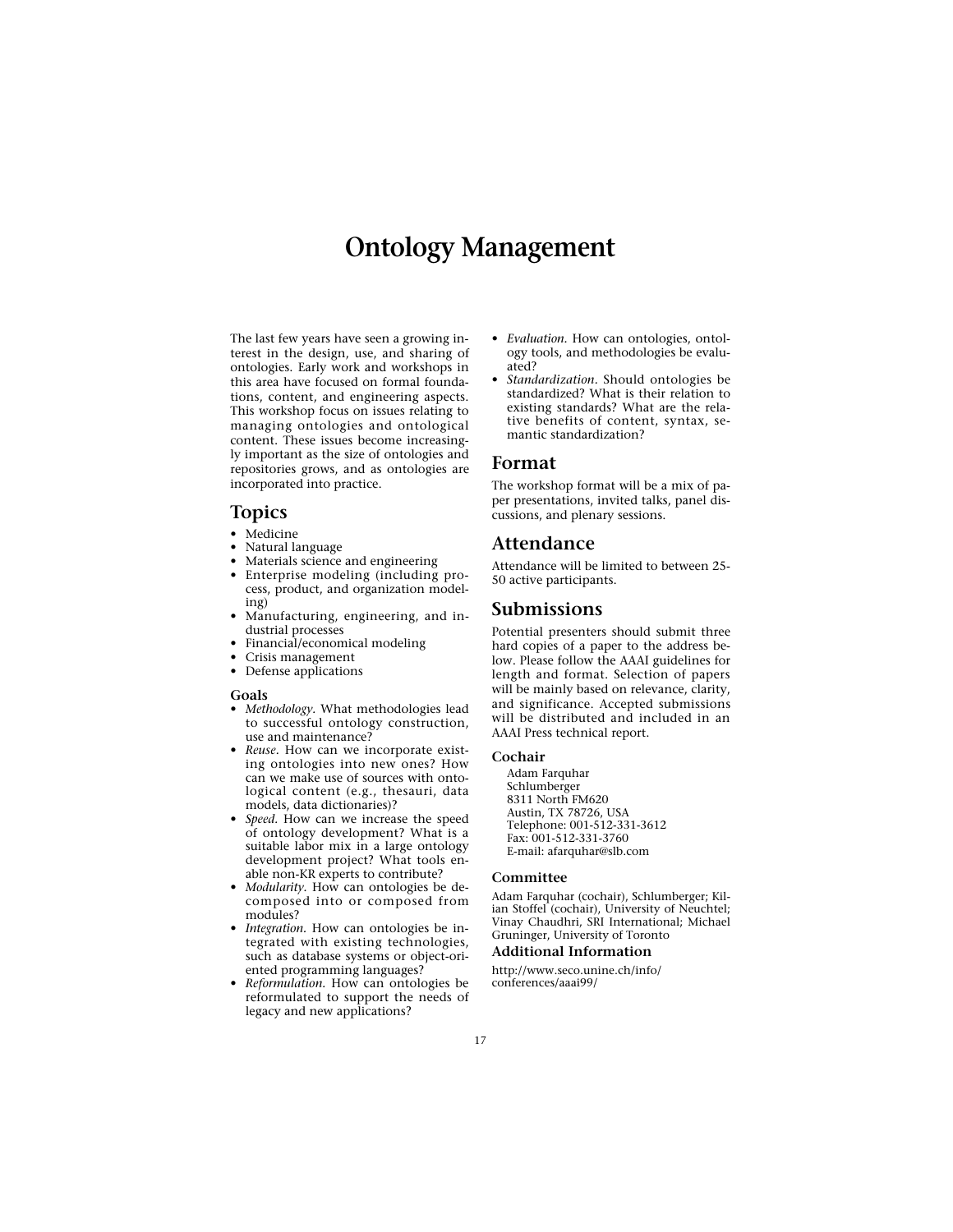# **Reasoning in Context for AI Applications**

AI applications must take context into account in order to behave appropriately. To do this, context and contextual knowledge should be represented explicitly. The goal of this workshop is to focus on the role of explicit representation of context in AI applications. This focus will allow participants to explore how theoretical results about reasoning in context can be used for specific applications and how the use of context in a particular application might be generalized to help others.

# **Topics**

- What are appropriate representations of context for AI applications?
- How can contextual information be used in AI programs?
- How does the application and domain affect the representation of context?
- How can existing applications be extended to explicitly represent context?
- How can contextual information be learned and updated by AI programs from their experience?

### **Format**

The workshop will consist of both paper presentations and discussion/panel sessions. A discussion session at the end of the workshop will summarize what has been learned from the workshop and to identify future directions for discussion.

### **Attendance**

The workshop will be limited to 40 attendees.

### **Submissions**

Potential attendees should submit a position statement (no more than 5 pages in length, use AAAI format) describing their contribution to the topic. Potential attendees are encouraged to contact the organizers to participate in a preliminary email discussion of the topic.

The preferred method of submission is by electronic mail, in PostScript or PDF form, to context-workshop@cdps.umcs. maine.edu. If this is not possible, send 3 hardcopies to the workshop chair.

#### **Chair**

Patrick Brezillon LIP6, Box 169 University Paris VI 4 Place Jussieu, 75252 PARIS Cedex 05 France Telephone: +33 1 44 27 70 08 Fax: +33 1 44 27 70 00

#### **Committee**

Patrick Brezillon, University of Paris VI, France (Patrick.Brezillon@lip6.fr); Roy Turner, University of Maine, USA (rmt@umcs. maine.edu); Jean-Charles Pomerol (cochair), University of Paris VI, France (Jean-Charles.Pomerol@lip6.fr); Elise Turner, University of Maine, USA (eht@umcs. maine. edu); and a review committee of fourteen others (listed on the workshop home page).

#### **Additional Information**

http://cdps.umcs.maine.edu/Context/ AAAI99-Workshop